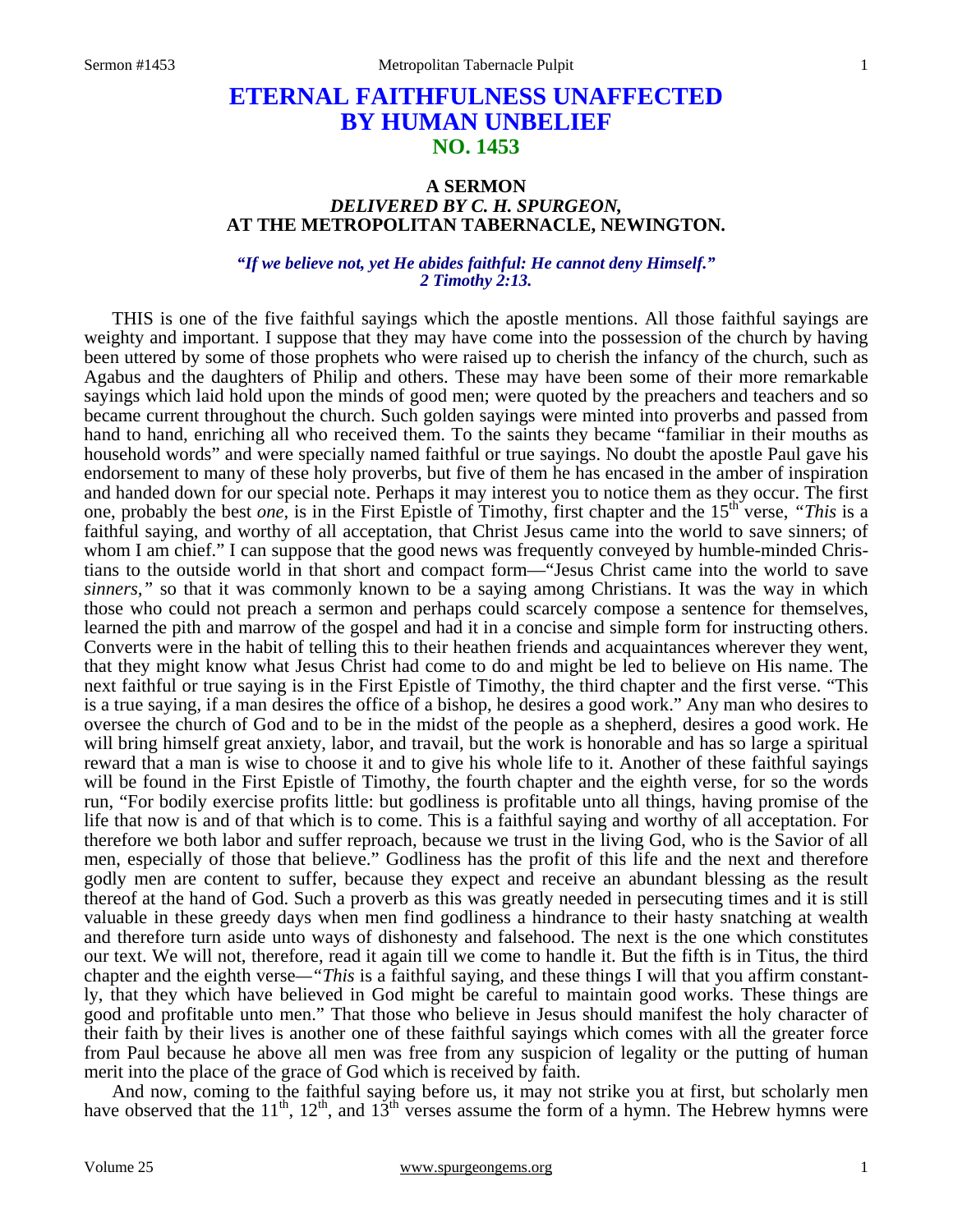written in parallelisms, not, of course, in rhymes and these three verses are thought to have been one of the oldest of Christian hymns—

> *"It is a faithful saying: For if we are dead with Him, We shall also live with Him: If we suffer, we shall also reign with Him: If we deny Him, He also will deny us: If we believe not, yet He abides faithful: He cannot deny Himself."*

This is a miniature psalm—one of those psalms and hymns and spiritual songs with which the saints of God were known to edify one another.

 I am sure this last part of this brief hymn is well worthy to be regarded as a faithful saying among ourselves. Brethren, we may often mention it. We may frequently quote it. We may roll it under our tongue as a sweet morsel. We may pass it from one to another as a classic saying of Christian wisdom— "If we believe not, yet He abides faithful: He cannot deny Himself."

 In handling it at this time, I would divide it into two folded parts. The first double portion is *the sad possibility, with the consoling assurance.* "If we believe not"—sad possibility, "yet He abides faithful"—consoling assurance. The second part of our subject *is the glorious impossibility and the sweet inference that we may draw from it.* The glorious impossibility is—"He cannot deny Himself" and the inference we draw from it is the obverse or converse of our text—If we believe, He abides faithful: He cannot deny Himself.

**I.** To begin, then, with THE SAD POSSIBILITY AND THE CONSOLING ASSURANCE—If we believe not, yet He abides faithful."

 I must take the *sad possibility* first—"If we believe not," and I shall read this expression as though, first of all, it concerned *the world in general,* for I think it may so be fairly read. If we believe not—if mankind believes not, if the race believes not, if the various classes of men believe not—yet He abides faithful. *The rulers* believe not and there are some that make this a very great point. They said concerning Jesus, "Have any of the rulers believed on Him?" If Lord So-and-So hears the preacher, there must be something in what he says. Englishmen are wonderfully impressed with the judgment of a duke or an earl and even with that of titled folk of lower degree. If any of the rulers believe in Him, who among worshippers of rank would raise a question? Is it published under authority? Do the great ones subscribe to it? "Oh, then," says one, "it must be good and it must be true." Now, I venture to say that all history proves that the truth has very seldom been accepted by the rulers of this world and for the most part, the poorest of the poor have been more able to perceive the truth than the greatest of the great have ever been. There would have been no Christianity in the world at the present moment if it had not found a shelter in workshops and in cottages. It has flourished among the despised poor when it has been condemned by the great ones of the earth. Well, sirs, if we believe not—that is, if our greatest men, if our senators and magistrates, princes and potentates, believe not—it does not affect the truth of God in the smallest conceivable degree—"yet He abides faithful."

 Many, however, think it more important to know on which side *the leaders of thought* are enlisted and there are certain persons who are not elected to that particular office by popular vote, who, nevertheless, take it upon themselves to consider that they are dictators in the republic of opinion. They are advanced men and far ahead of the old school of divines. Some of us think that they are advancing in the direction of going backwards and that they are putting ignorant guess-work into the room of proved doctrine and solid, experimental, scriptural teaching. Still, as in their own opinion they are our superiors and pioneer the way of progress, we will for a moment think of them as such. Now, in our Lord's Day the advanced thinkers were not on His side at all—they were all against Him—and after He had departed, the greatest peril of the church of God arose from the advanced thought of the period. The Gnostics and other Grecian thinkers came forward and threw their philosophical mud into the pure stream of the gospel till there was no plain statement which was not rendered mythical, mystical, confused, or clouded, so that only the initiated could possibly understand it. The gospel of Jesus Christ was meant to be the plainest truth that ever shone upon the sons of men. It was meant to be legible in its own light by the young, the unlearned, and the simple. But the advanced thinkers took the gospel and twisted it, colored it, adorned it, and bedaubed it till by the time it came through their various processes you would not have known it to be the same thing at all. And in fact, Paul said that it was *not* the same thing, for he called it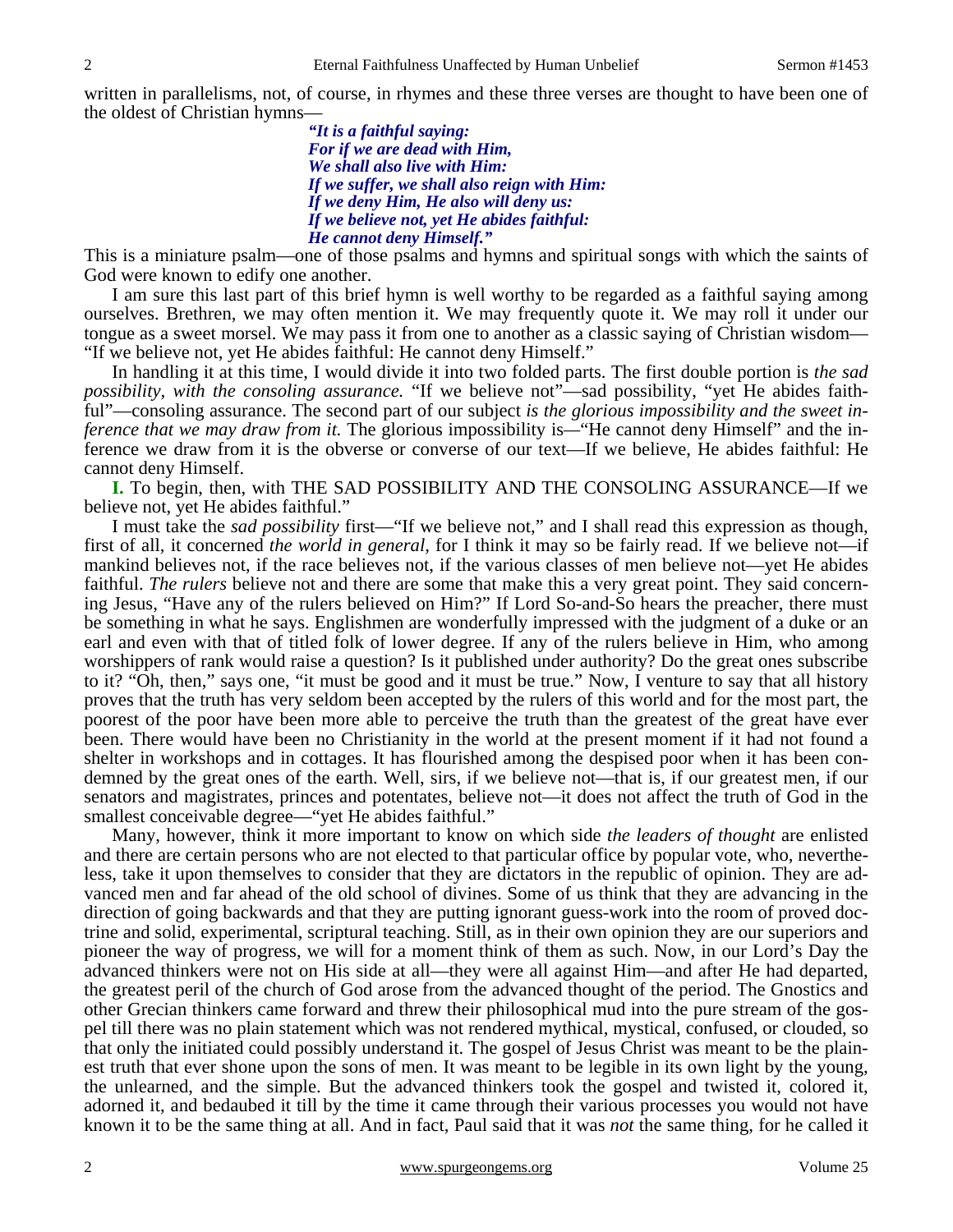"another gospel," and then he corrected himself and said it was not another—"But there are some," he said, "that trouble you." However, we need not care because of these wise men, for if they believe not, but becloud the gospel, yet God abides faithful. If over there in the groves where Socrates and Plato gathered disciples by their philosophy; if over there, I say, there should not be found a single philosopher who believes in God, so much the worse for the philosophers. It does not affect the gospel or our faith in it—if they believe not, He abides faithful. If Paul at the Areopagus gets no sympathy except from two or three and in fact they have only asked him there to "*hear* what this babbler says" and though they all, as they go home, say that Paul is beside himself and mad—and a setter forth of strange gods—yet Paul is right and the Lord abides faithful.

 Yes, and I venture to enlarge this thought a little more. If the rulers do not believe and if the philosophical minds do not believe—and if, in addition to this, *public opinion,* so called, rejects it—yet the gospel is still the same eternal truth. Public opinion is not the test and gauge of the truth, for public opinion has continually altered and it will continue to alter. The aggregate thinking of fallible men is less than nothing when set against the one solitary mind of God who is infallible, as He reveals it to us by the Holy Spirit in the words of truth in the Scriptures. But some think that the old gospel cannot be right because, you see, everybody says that it is out of date and wrong. That is one reason for being the more sure that it is right, for the world lies in the wicked one and its judgment is under his sway. What are multitudes when they are all under the influence of the father of lies? The greatest majority in the world is a minority of one when that man is on God's side. Count heads, do you? Well, count by the millions if you like, but I shall rather weigh than count—and if I speak the truth—I have more weight on my side than can be found in a million who believe not. I wish we all partook of the spirit of Athanasius when he said, defending the deity of his great Master, "I, Athanasius, against the world." You must learn to stand alone. When you know that you have a grip on revealed truth, you may not set all the judgments of men in comparison with the eternal and infallible judgment of the mighty God. No, though we believe not, that is, the mass of us and nations of us, "*yet He* abides faithful: He cannot deny Himself."

 I want to ask your thoughtful attention to one consideration here. Have you not often heard it said that ministers ought to be abreast of the times; that theology should be always toned and varied so as to suit the advanced thought of the wonderful period in which we live? And as this is a time when infidelity appears to be in the very air, we are told that we ought to sympathize with it very earnestly and heartily, for it is a form of struggling for the light which we ought to encourage. Now, this is another sort of talk from what I hear from the apostle Paul. He has no sympathy with it. He put his foot on it. *"Let* God be true and every man a liar"—that is the style in which he speaks. As to going in to study the philosophies in order to tune the gospel to their note, he says, "I determined not to know anything among you save Jesus Christ and Him crucified." When he finds that this style of doctrine does not please the Jew and that it is a stumbling block to him and that it does not please the Greek, but makes him sneer and call it foolishness, does the apostle, therefore, say, "Come here, dear Jewish friend. I have a way of putting this which will show you that I do not quite mean what you thought I did. I used the word "cross" in a certain sense not at all objectionable to Judaism"? Does he gently whisper, *"Come* to me, my learned Greek friend, and I will show you that your philosophers and I mean the same thing"? Not a bit. No, he stands fast and firm to Christ crucified and salvation by His blood, as, by God's grace, I trust we are resolved to do. Though we believe not—that is, though the whole world believe not—yet God's gospel is not to be altered to suit human whims and fancies, but in all its forms, in all its divine authority, unpaved, uncut, worked out as a whole, it is still to be proclaimed, for *"He* abides faithful: He cannot deny Himself."

 Now, having spoken of our text as referring to the world in general, it is perhaps a more sorrowful business to look at it as referring to the visible church in particular. The apostle says, "Though *we* believe not," and surely he must mean *the visible church of God.* 

And does the church of God ever fall into such a state that we may say of it, "It believes not"? Yes, the visible church has many and many a time fearfully turned aside. Go back for a type of it to the wilderness. The children of Israel were brought up out of Egypt with a high hand and an outstretched arm. They were fed in the wilderness with angels' food and made to drink of water from the rock—but they continually doubted their God—

*"Now they believe His word While rocks with rivers flow. But soon with sin they grieve the Lord,*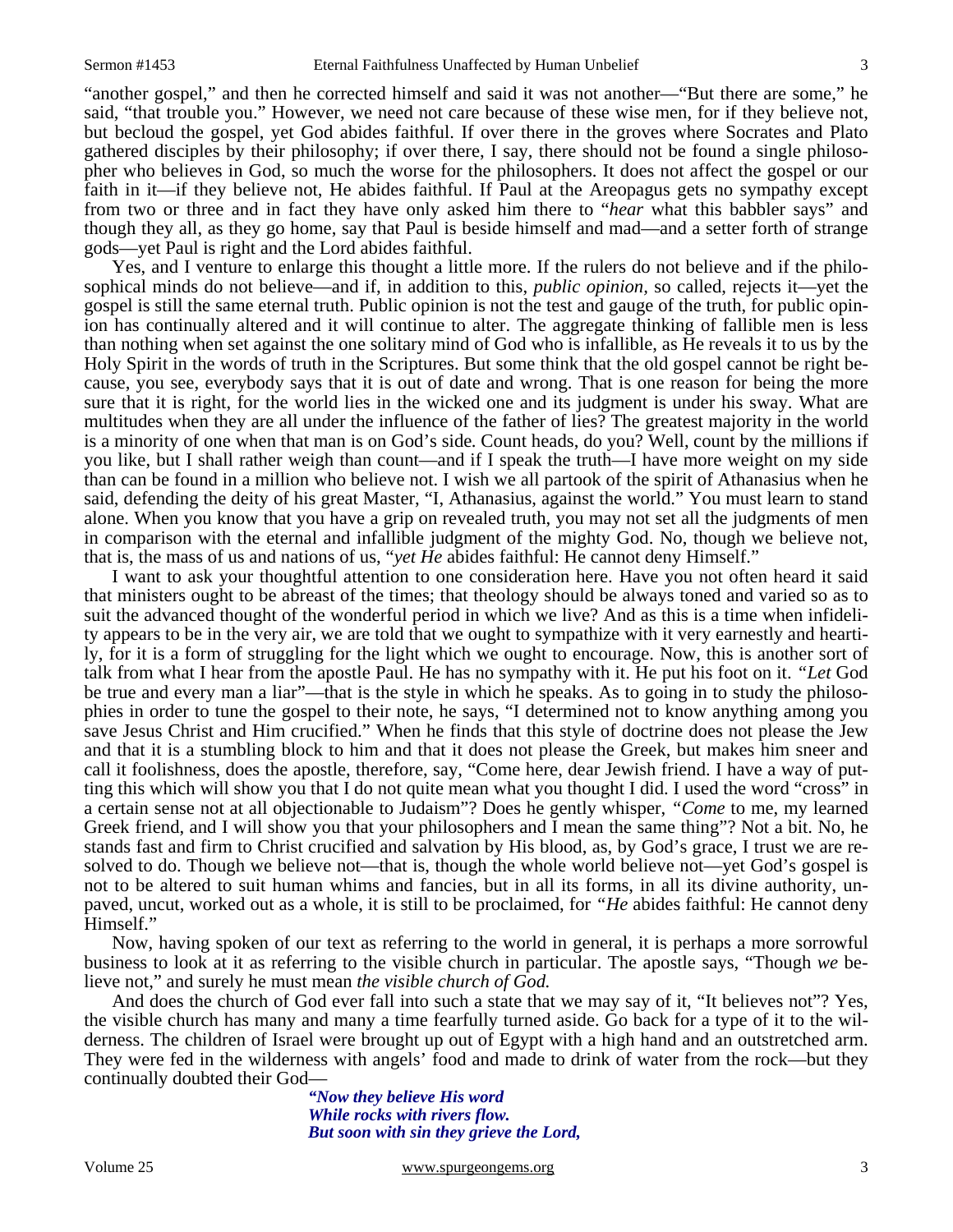#### *And judgments lay them low."*

But what happened? Did God depart from His purpose to give the land that flowed with milk and honey to the seed of Abraham? Did He break up the covenant and grow weary of it? No—Abraham's seed inherited the land and they dwelt therein, every man under his own vine and fig tree. Though the visible people of God rejected Him full often, so that for their unbelief they died in the wilderness, yet He remained faithful—He did not, He could not, deny Himself. Well, now, it comes to pass, sometimes, according to this type, that the visible church of God apostatizes from the truth of God. The doctrines of grace, the truths of the gospel are obscured, beclouded, scarcely preached—preached with gaudy words or hid behind ceremonies and rites and all sorts of things. And what happens? Are the foundation truths removed? Is the eternal truthfulness reversed? Has God recalled His promises? Oh no. "He abides faithful: He cannot deny Himself."

 Alas, the church of God seems to lose sometimes her faith in prayer! Her pleading assemblies become scarce. Her prayer for men's conversion is scarcely raised. Few come together to supplicate the Lord and besiege the mercy seat. But what then? Does God change? Does He forsake His cause? Oh, no: *"He* abides faithful: He cannot deny Himself." At such times the church almost loses her faith in the Holy Spirit and looks upon preaching as perhaps a necessary evil to be borne with—not as the vehicle by which the Holy Spirit saves men. They have small confidence in God's word that, *"by* the foolishness of preaching" He will *"save* them that believe." They do not expect the kingdom of Christ to be predominant, but they say, *"Since* the fathers fell asleep what long ages have dragged along and what slow progress Christianity has made. It is a hopeless cause. Let us be content to let the heathen world alone." At such time, they lose all heart and all faith in God. Have we not seen large portions of the visible church of God decline into such a state as this till we have been ready to ask with our Master, *"When* the Son of man comes, shall He find faith on the earth?" But what then, my brethren? Suppose we should live to see *everywhere* a degenerate church; suppose it should become like Laodicea, till the Lord should seem to spew the visible church out of His mouth because she has become neither hot nor cold? Suppose He should say of the professing church of today as He did of Shiloh of old—"Go now to Shiloh where My place was at the first and see if there is one stone left upon another that is not cast down"? He took the candlestick away from Rome and He may take that candlestick away from other churches, too. But would that prove that God was unfaithful or that He had denied Himself? No, beloved, no. His faithfulness would then be seen in the judgment with which He would visit an unfaithful church. Yes, and it is seen today. You shall see a church which does not believe in the simple gospel grow few and feeble. According as the churches cease to be evangelical, they are diminished and brought low. A church that neglects prayer becomes disunited, scattered, lethargic, all but dead. A church that has no faith in the Holy Spirit may carry on her ordinances, but it will be with barren formality and without power from on high—all of which proves the faithfulness of Him who said, "If you walk contrary to Me, I will walk contrary to you." If they cast away from them that which is their strength, it is but faithfulness on God's part that they should become weak. All the history of the church, if you read it, from the days of Christ till now, will go to show that He deals with His church in such a way as to make her see that He is faithful, whatever she may be. He will help her when she turns to Him. He will bless her when she trusts Him. He will crown her when she exalts Him. But He will bring her low and chasten her when she turns, in any measure, aside from the simplicity of her faith. Thus does He prove that He is still faithful.

 Once more, my brethren, I will read the text in a somewhat narrower circle. "If we believe not" that is to say, if *the choicest teachers,* preachers, and writers believe not, yet He abides faithful.

 One of the most shocking trials to young Christians is the fall of an eminent teacher. I have known some that have been almost ready to give up their faith when someone who appeared to be very earnest and faithful has suddenly apostatized. Such things have happened in our memory, to our intense grief and I want, therefore, to put it very, very plainly. If it should come to pass that anyone whom you revere as having been blest to your soul—whom because you have received from him the word of life—if such a one upon whom you may perhaps have learned much, should in the future turn out not to be true and faithful and should not believe, do not follow his unbelief, for, "If we believe not, yet He abides faithful: He cannot deny Himself." Peter denies his Master—do not follow Peter when he is doing that, for he will have to come back weeping and you will hear him preaching his Master again. Worse still, Judas sells his Master—do not follow Judas, for Judas will die a wretched death and his destruction shall be a warning to others to cling more closely to the King. You may see the man who stood like a cedar in Lebanon fall by one stroke of the devil's axe, but do not, therefore, think that the trees of the Lord,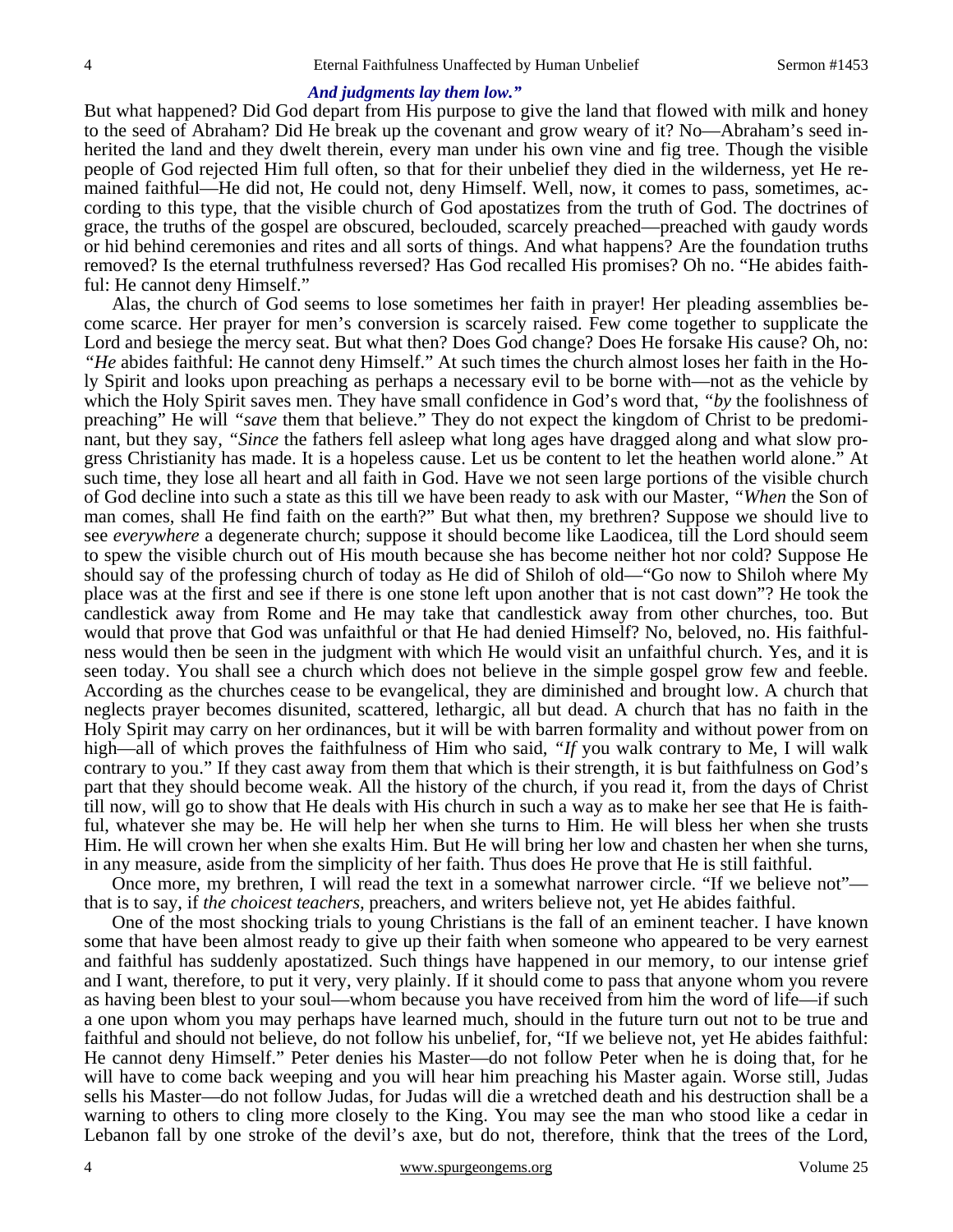which are full of sap, will fall, too. He will keep His own, for He knows them that are His. Pin not your faith to any man's sleeve. Let not your confidence rest on any arm of flesh, neither say, "I believe because of the testimony of such a one and I hold to the form of sound words because my minister has held it," for all such props may be pulled away and all of a sudden may fail you. Let me put this very, very plainly. If *we* believe not—if those that seem to be the choice teachers of the age, the most successful evangelists of the period—if those who seem to stand the highest in the esteem of God's people, should, in an evil hour, forsake the eternal truths and begin to preach to you some other gospel which is not the gospel of Jesus Christ, I beseech you follow us not, whoever we may be or whatever we may be. Suffer no teachers, however great they may be, to lead you to doubt, for God abides faithful. Keep to the revealed will and mind of God—for "He cannot deny Himself."

 Here, then, is the fearful possibility and side by side with it rims *this most blessedly consoling assurance—*"He abides faithful." Jesus Christ *abides—*there are no shifts and changes in Him. He is a rock and not a quicksand. He is the Savior whether the rulers and the philosophers believe in Him or refuse Him; whether the church and her ministers are true to Him or desert Him. He is the same Savior, God-Man, sitting supreme upon the truth. "Why do the heathens rage and the people imagine a vain thing? The kings of the earth set themselves and the rulers take counsel together against the Lord and against His anointed? He that sits in the heavens shall laugh: the Lord shall have them in derision. Yet," says He, "have I set My king upon My holy hill of Zion." They cannot affect the imperial throne of our immortal Lord. He is still "the blessed and only Potentate" and so He must be, let them say what they will.

 And as Christ remains the same Savior, so we have the same gospel. They have improved upon it, they tell us! Well, well, I feel so satisfied with the gospel as I get it from Paul and the inspired apostles that I would rather not have this improved gospel if they will allow me to keep to the old original. But so it is, like babies pleased with new toys, they cry their "modern thought" and culture and advanced ideas. He that has once tasted the old wines does not desire the new, because he says, "The old is better." Our Savior and His gospel abide the same. The gospel of Paul, the gospel of Augustine, the gospel of Calvin, the gospel of Whitefield, the gospel of any succession of faithful men you like to mention suffices us. He abides faithful.

 And as the gospel is the same, so does Christ remain faithful to His engagements to His Father. He has promised to keep those whom the Father gave Him and He will keep them even to the end. And when the sheep shall pass again under the hands of Him that counts them, He will say, "Of all whom You gave me I have lost none." "He abides faithful." To sinners all over the world He says that if they come to Him, He will not cast them out and He is faithful to that. He graciously promises that *"Whosoever* calls upon the name of the Lord shall be saved." And He will be faithful to that. He is also faithful to His saints. He has promised to preserve them to His eternal kingdom and glory and He will preserve them. He says, "I give unto My sheep eternal life and they shall never perish, neither shall any pluck them out of My hands"—and He has held them in His loving grasp and He will hold them even to the end. And all this, though all the unbelief in the world should rise against Him. He will stand to every word He has spoken and carry out every promise He has declared, though all should distrust and deny. "Yes and amen in Christ Jesus" are all the promises, henceforth and forever—and we shall find it so.

**II.** And now we have but a little time to spend upon the second very important part of our text, which is A GLORIOUS IMPOSSIBILITY WITH A SWEET INFERENCE THAT MAY BE DRAWN FROM IT. "He cannot deny Himself."

 Three things God cannot do. He cannot die. He cannot lie, and He cannot be deceived. These three impossibilities do not limit His power, but they magnify His majesty, for these would be infirmities and infirmity can have no place in the infinite and ever-blessed God.

 Here is one of the things impossible with God—"He cannot deny Himself." What is meant by that? It is meant, first, that *the Lord Jesus Christ cannot change* as to His nature and character towards us, the sons of men, for if He were to change He could only change from one state to another—from a better to a worse or from a worse to a better. If from a better to a worse, that were to deny Himself indeed, by ceasing to be as good as He is by nature. And if from a worse to a better, that were to deny Himself by proving that He was not, before, so good as He might have been. In no one point can Jesus Christ be changed, for He is "Jesus Christ, the same yesterday, today and forever." If in any point He changed, He would, in that point, deny Himself, but He cannot do this, for being God He changes not.

*His word cannot alter.* I want you to notice this, because His word is so conspicuously Himself. His name shall be called the Word of God. Yes, He is Himself the Logos, the eternal Word and that Word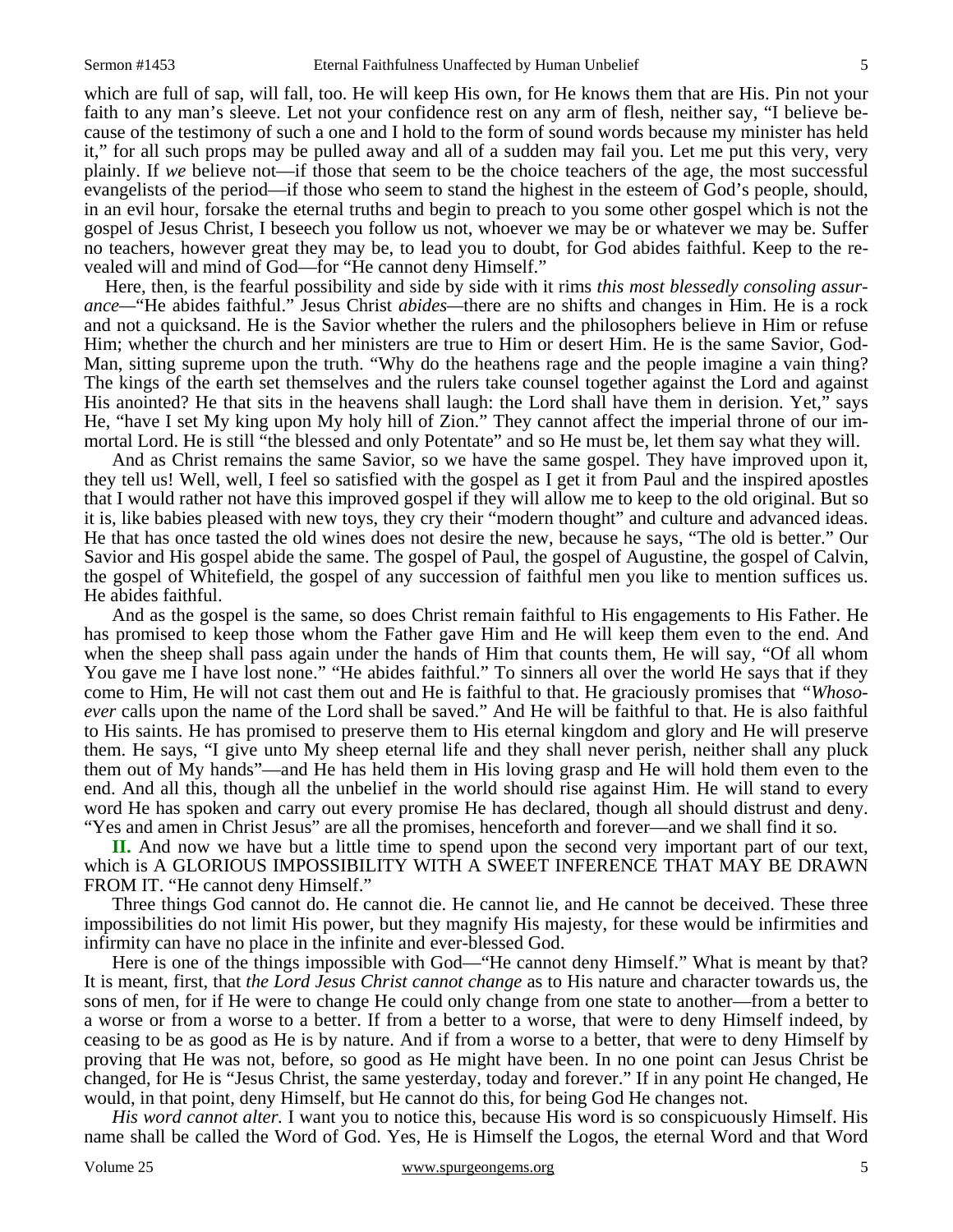cannot change. "The grass withers, and the flower falls away, but the word of the Lord endures forever and this is the word which by the gospel is preached unto you." O servant of the Lord, the assurance which Paul and Peter gave, you may give. That same word of mercy which those first messengers of heaven went forth to declare, you may declare, for it still stands the same. He cannot deny His word since that word is Himself and He cannot deny Himself.

*He cannot,* beloved friends, *withdraw the salvation which He has presented to the sons of men,* for that salvation is indeed Himself. Jesus is the salvation of Israel. If a sinner wants to know where salvation lies, we point him to the Christ of God. He is not only a Savior, but He is salvation itself. And His salvation cannot be changed, for if *it* were changed He would be Himself changed or denied and He cannot deny Himself. There is still the same pardon for the chief of sinners; still the same renewing for the hardest hearts; still the same generous response to those who have strayed most; still the same adoption into the family for aliens and foreigners. His salvation, as Peter preached it at Pentecost, is the salvation which we preach to sinners today. "He cannot deny Himself."

 And then *the atonement is still the same,* for that, too, is Himself—He has by Himself purged our sins. He Himself is the sacrifice. Well did the poet say—

#### *"Dear dying Lamb, Your precious blood Shall never lose its power."*

Because it is *His* blood, it must be unchanged in efficacy. He cleanses away our sins by Himself. His blood is His life and He always lives, and since He always lives, He is "able to save to the uttermost them that come unto God by Him." Blessed be His name, the atoning sacrifice has not, even in the smallest degree, lost its efficacy. It is just as mighty as when it washed the dying thief from the foulness of hell into the purity of heaven and carried him from the gallows to a throne. Oh, how blessed must its power be to have cleansed so foul a wretch and to have placed him with the Master Himself in paradise the same day. The atonement cannot change, for that would involve that Jesus had denied Himself.

 And *the mercy seat,* the place of prayer, still remains, for if that were altered He would have denied Himself, for what was the mercy seat or propitiatory, but that golden lid upon the covenant ark? What was it but Christ Himself, who is our propitiatory, the true mercy seat? You may always pray, brethren, for if prayer were denied its efficacy, God would have denied Himself. This is His memorial, "The God that hears prayer," and if He does not hear prayer He has denied Himself and ceased to be what He was. Jehovah will never so deny Himself as to become like Baal, a deaf God—to imagine it would be blasphemy.

 And here is another sweet thought—*Christ's love to His church and His purpose towards her cannot change,* because He cannot deny Himself and His church is Himself. I mean not that visible church of which I spoke just now, which is a mixed multitude, but I mean that invisible church, that spiritual people, that bride of Christ which no man sees, for she is prepared in darkness and curiously worked in the lowest parts of the earth—and her Lord Himself will never actually see her till she is perfected, even as Adam never saw Eve, but slept until the great God had finished His bride and presented her in all her matchless beauty to be His sister and spouse. The day comes when the Lord Jesus Christ shall thus receive His perfected bride—and meanwhile He cannot change towards her, but His espousals shall be confirmed. She was taken out of His side when He lay in deep sleep of death and she is fashioned to be like He, so that when in joy He shall behold her, His joy and her joy shall be full. No, He will never, never deny her, for He cannot deny Himself. His plan of love shall be carried out and all His thoughts of grace fulfilled.

 Nor will any of *His offices towards His church* and people ever fail. The Prophet shall be Prophet forever—"He cannot deny Himself." The Priest shall be a Priest forever after the order of Melchisedec and will never refuse to offer our prayers and praises and to cleanse our souls, for He cannot deny Himself. The King will never cease to reign, or doff His crown, or lay down His scepter, for He cannot deny Himself. The Shepherd will forever keep the flock. The Friend will eternally stick closer than a brother. The Husband will still love His spouse. All that He is in relation to His people shall continue and abide, for He abides faithful. "He cannot deny Himself."

 Now, my last word is about *an inference.* The text says, "If we believe, not, yet He abides faithful." It runs on that supposition. Now, brethren, take the other supposition—suppose we do believe? Will He not be faithful in that case, too? And will it not be true that He cannot deny Himself? I will suppose that a sinner is, at this moment, saying, "I believe that Christ can save me. I will go and ask Him, I will go and trust Him." Ah, He will not deny Himself by rejecting your cry. I tell you, if He were to shut you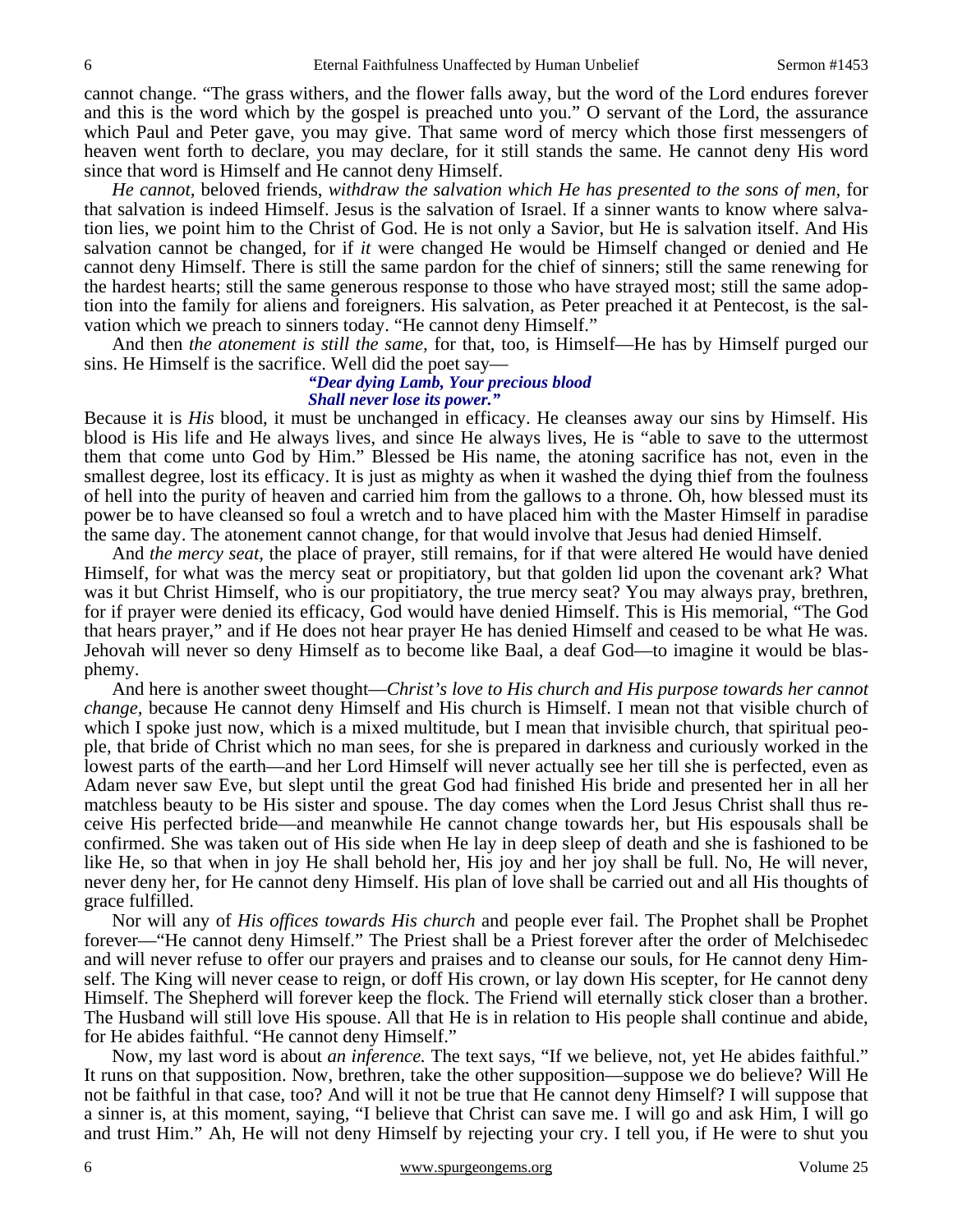out, dear soul, whoever you may be, if you go to Him, He would deny Himself. He never did deny Himself yet. Whenever a sinner comes to Him, He becomes his Savior. Whenever He meets a sick soul, He acts as his physician. Now, I have heard of persons who have been physicians who were ill or weary and needed rest—an accident has happened and they have felt inclined to get out of the way, if they could, because they were very hard-worked and worn out. They have told their servant to say, "My master is not at home!" But my Master never denied Himself. He will never get out of the way of a sinner. If you go to Him, you will find Him at home and on the look-out for you. He will be happier to receive you than you will be to be received, for He "waits to be gracious." As Matthew sat at the receipt of custom, waiting for the people to pay their dues, so does Christ sit at the receipt of sinners waiting for them to mention their needs. He is watching for you. I tell you again that He cannot reject you—that would be to alter His whole character and "un-Christ" Himself. To spurn a coming sinner would un-Jesus Him and make Him to be somebody else and not Himself any longer. "He cannot deny Himself." Go and try Him. Go and try Him. I wish some trembling soul would, at this moment, go and cast himself upon Christ and then report to us the result. Come, poor quivering seekers, sing in your heart, unbelieving as you are, that hymn of ours*—*

#### *"I can but perish if I go, I am resolved to try. For if I stay away, I know I must forever die."*

Oh, but if you were to perish at His feet, you would be the first that ever did so out of all those who have ever come to Him. And that first man has never been seen yet. Go and try my Lord and see for yourselves.

 Well now, you Christian people, I want you to come also. If you believe your Lord, He will be faithful to you. Suppose it is a time of trouble with you? He will be faithful to you—go and cast your burden upon Him. Suppose at this time you are much exercised with spiritual distress? Go to the Lord as you did at first, as poor, guilty, rebellious sinners—and cast yourself upon Him and you will find Him faithful. "He cannot deny Himself." If my Lord were not kind to me tonight when I go to Him with my burdens, I should think that I had knocked at the wrong door because the Lord has been so good and so faithful to me up to now that it would take my breath away if I found Him changed. Oh, how good, how exceedingly good is my Lord! Did not we sing just now—

# *"He by my side has always stood: His loving-kindness, oh, how good!"?*

I could sing that with all my heart and I hope many of you could earnestly join with me. You have a dear mother, or a fond wife, or a choice friend and none of them has ever spoken anything but kindness to you—if, therefore, in some dark hour you were to go to them and instead of showing sympathy, they gave you sharp words and you could evidently see that they did not love you, how surprised you would be! So should I be if I were to meet anything but love from my dear Lord after all these years of tenderness. There is no fear of it, for *"He* cannot deny Himself."

 So I finish by saying that we shall find it so in connection with the things of His kingdom and the concerns of His truth. There is a great uproar just now about the God of providence and they call me, I know not by what names, for speaking the truth for my Master. Well, what comes of it? Shall we, therefore, be afraid? No. If we believe, we shall find Him faithful—He will not deny Himself. Is the good old cause really in danger from skepticism and superstition? Speaking after the manner of men, it may seem so, but it never really is so. Even if it were tottering, we must not put our hand upon the ark of the Lord to steady it. God's cause is always safe. I do not know whether we may live to see it, but as surely as the Lord lives the truth will be triumphant in England. They may tell us that Puritanism is thrust to the wall, but it will take the crown of the causeway yet. The old cause goes back a little to take a breath, but she will make such a leap in this land as shall utterly surprise the soothsayers, for the Lord will make the diviners mad and they that count the towers and say that Zion is utterly fallen shall not know where to hide their heads. The devil once flew all over Europe and said, "It is all mine. Here they are selling indulgences and the Pope and I are master of it all." But there was a poor monk who had not himself seen the light of God but for a short time, who nailed his theses on the door of a church and from that hour the light of Christ began to spread all over Europe. And do you think the Lord is short of Luthers? Do you imagine that He has no sword or spear left in His armory? I tell you, He has as many instruments within reach as there are stars in the sky. When the influence of the gospel appears to recede, it is like